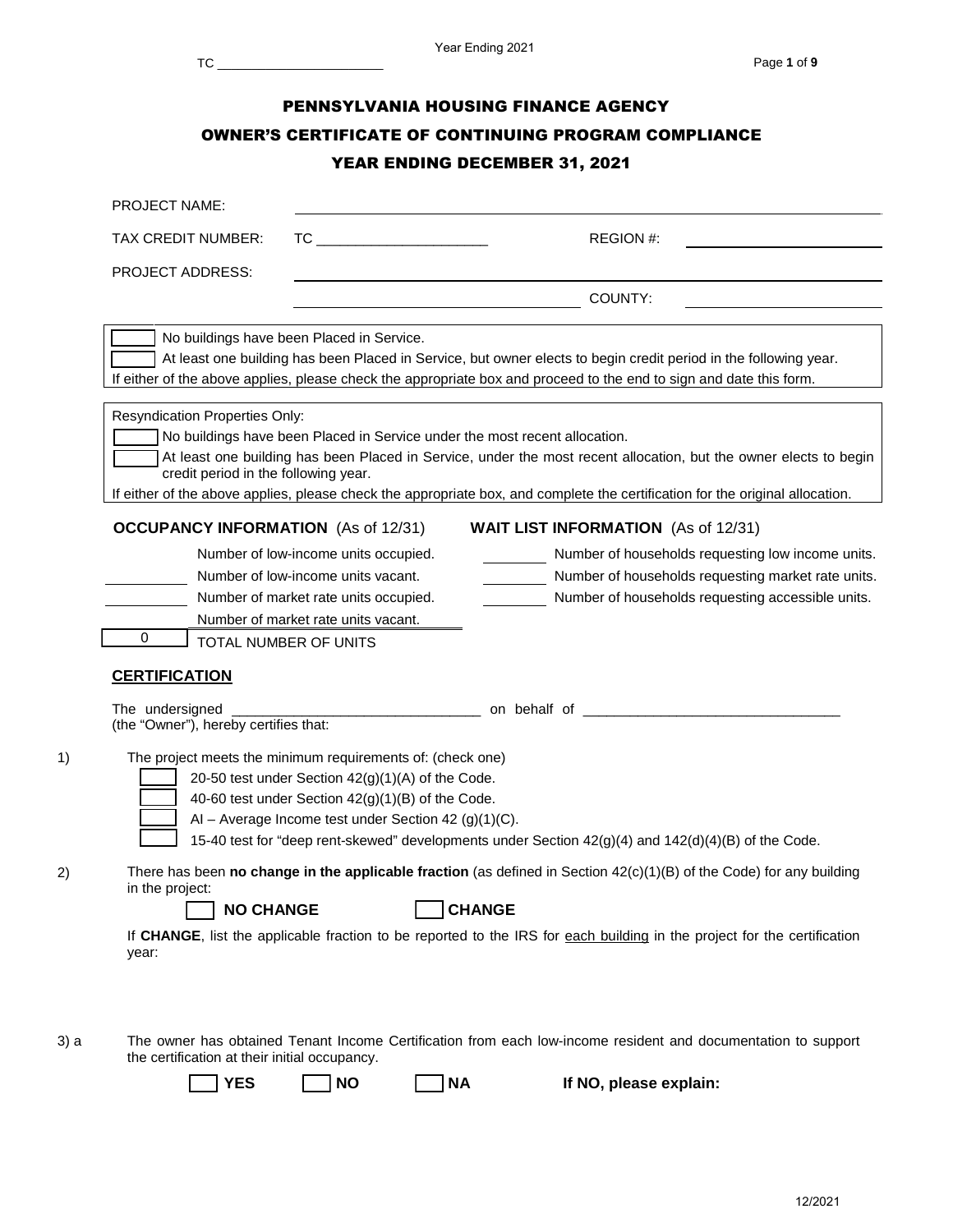|      | TC FOR THE T                                                                   |           | Year Ending 2021                                                                                                                                                                                                                                                                                                                                                                                                                                                                |                               | Page 2 of 9 |
|------|--------------------------------------------------------------------------------|-----------|---------------------------------------------------------------------------------------------------------------------------------------------------------------------------------------------------------------------------------------------------------------------------------------------------------------------------------------------------------------------------------------------------------------------------------------------------------------------------------|-------------------------------|-------------|
| 3) b | resident.                                                                      |           | The owner has obtained an Annual Tenant Income Certification from each low-income resident and documentation to<br>support that annual recertification. The owner has qualified for an exemption from annual recertification by 1) having<br>a 100% LIHTC qualified project 2) certifying that no units were occupied by nonqualified households (Reference<br>question 23) 3) implementing IRS Notice 2020-53 and has obtained an Alternate Certification from each low-income |                               |             |
|      | <b>YES</b>                                                                     | <b>NO</b> | If NO, please explain:                                                                                                                                                                                                                                                                                                                                                                                                                                                          |                               |             |
| 4)   | <b>YES</b>                                                                     | <b>NO</b> | Each low income unit in the project has been rent-restricted under Section $42(g)(2)$ of the Code.<br>If NO, please explain:                                                                                                                                                                                                                                                                                                                                                    |                               |             |
| 5)   | <b>YES</b>                                                                     | <b>NO</b> | All low income units in the project are and have been for use by the general public and used on a non-transient basis<br>(except for transitional housing for the homeless provided under Section 42(I)(3)(B)(iii) of the Code).<br><b>HOMELESS</b>                                                                                                                                                                                                                             | If NO, please explain:        |             |
|      |                                                                                |           |                                                                                                                                                                                                                                                                                                                                                                                                                                                                                 |                               |             |
| 6)   | 3616a(a)(1), or an adverse judgment from a federal court.<br><b>NO FINDING</b> |           | No finding of discrimination under the Fair Housing Act, 42 U.S.C. 3601-3619, has occurred for this project. A finding<br>of discrimination includes an adverse final decision by the Secretary of Housing and Urban Development (HUD), 24<br>CFR 180.680, an adverse final decision by a substantially equivalent state or local fair housing agency, 42 U.S.C.<br><b>FINDING</b>                                                                                              | If a FINDING, please explain: |             |
|      |                                                                                |           |                                                                                                                                                                                                                                                                                                                                                                                                                                                                                 |                               |             |
| 7)   | <b>YES</b>                                                                     | <b>NO</b> | Each building in the project is and has been suitable for occupancy, taking into account local health, safety, and building<br>codes (or other habitability standards), and the state or local government unit responsible for making building code<br>inspections did not issue a report of a violation for any building or low-income unit in the project.                                                                                                                    |                               |             |
|      | any documentation of correction:                                               |           | If NO, state nature of violation and provide a copy of the violation report as required by Treasury Regulation 1.42-5 and                                                                                                                                                                                                                                                                                                                                                       |                               |             |
| 8)   | since the last certification submission.<br><b>NO CHANGE</b>                   |           | There has been no change in the eligible basis (as defined in Section 42(d) of the Code) of any building in the project<br><b>CHANGE</b>                                                                                                                                                                                                                                                                                                                                        |                               |             |
|      | project which had not been disclosed to the allocating authority in writing):  |           | If CHANGE, state nature of change (e.g., a common area has become commercial space, a fee is now charged for a<br>tenant facility formerly provided without charge, or the project owner has received federal subsidies with respect to the                                                                                                                                                                                                                                     |                               |             |
| 9)   | a comparable basis without charge to all tenants in the buildings.             |           | All tenant facilities, included in the eligible basis under Section 42(d) of the Code, of any building in the project, such as<br>swimming pools, other recreational facilities, parking areas, washer/dryer hookups, and appliances, were provided on                                                                                                                                                                                                                          |                               |             |
|      | <b>YES</b>                                                                     | <b>NO</b> | If NO, please explain:                                                                                                                                                                                                                                                                                                                                                                                                                                                          |                               |             |

12/2021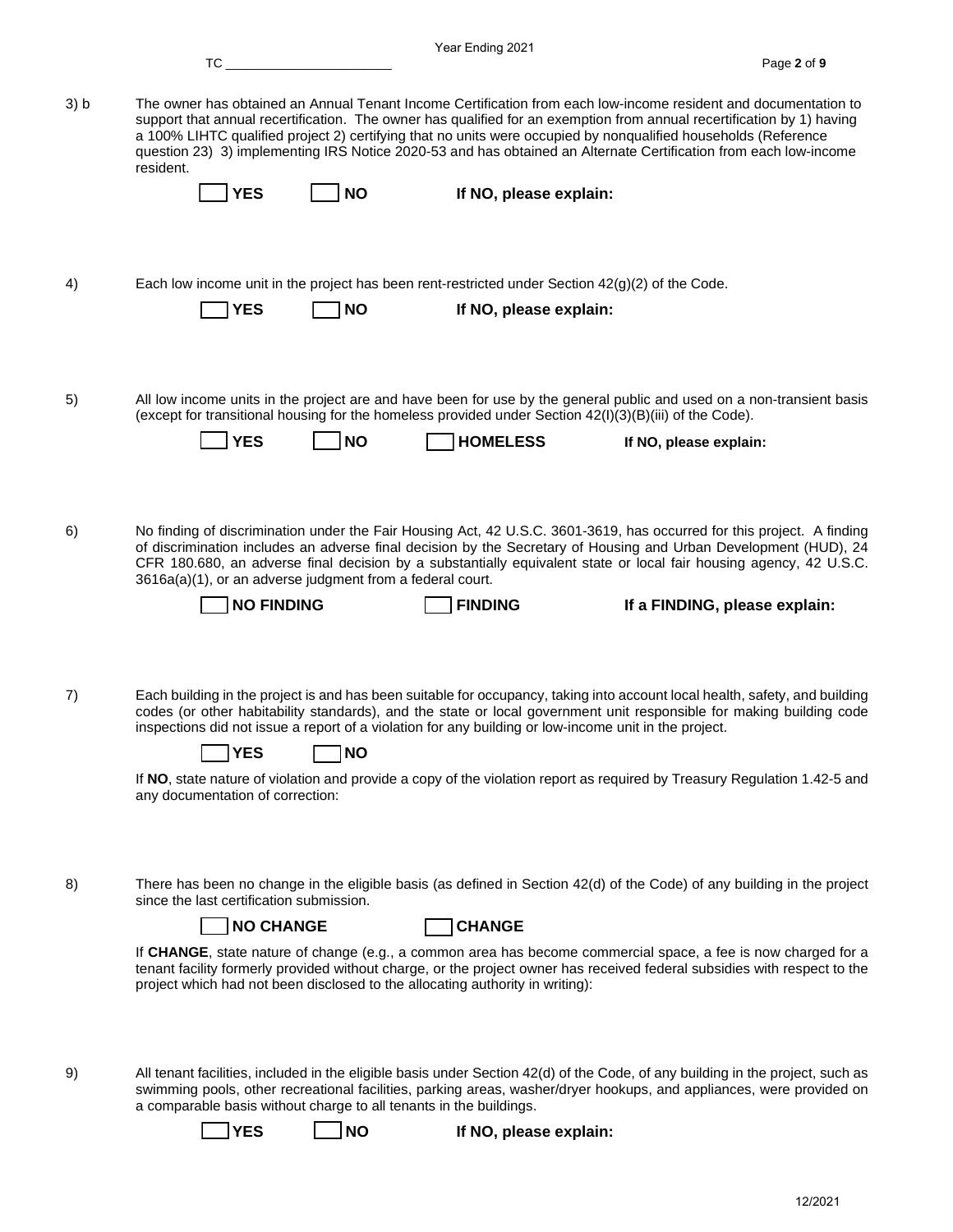|       |                                                                             |           | Year Ending 2021 |                                                                                                                                                                                                                                                            |             |
|-------|-----------------------------------------------------------------------------|-----------|------------------|------------------------------------------------------------------------------------------------------------------------------------------------------------------------------------------------------------------------------------------------------------|-------------|
|       | $TC_{-}$                                                                    |           |                  |                                                                                                                                                                                                                                                            | Page 3 of 9 |
| 10)   | any units were or will be rented to tenants not having a qualifying income. |           |                  | If a low income unit in the project has been vacant during the year, reasonable attempts were or are being made to<br>rent that unit, or the next available unit of comparable or smaller size, to tenants having a qualifying income before               |             |
|       | <b>YES</b>                                                                  | <b>NO</b> |                  | If NO, please explain:                                                                                                                                                                                                                                     |             |
|       |                                                                             |           |                  |                                                                                                                                                                                                                                                            |             |
| 11)   | a qualifying income.                                                        |           |                  | If the income of tenants of a low-income unit in any building increased above the limit allowed in Section $42(g)(2)(D)(ii)$<br>of the Code, all available units of comparable or smaller size in that building were or will be rented to residents having |             |
|       | <b>YES</b>                                                                  | <b>NO</b> |                  | If NO, please explain:                                                                                                                                                                                                                                     |             |
| 12) a |                                                                             |           |                  | An extended low-income housing commitment as described in Section 42(h)(6) was in effect, including the<br>requirement under Section $42(h)(6)(B)(iv)$ that an owner cannot refuse to lease a unit in the project to an applicant                          |             |
|       | in force.                                                                   |           |                  | because the applicant holds a voucher of eligibility under Section 8 of the United States Housing Act of 1937, 42<br>U.S.C. 1437s, and all warranties, covenants, and representations contained in the Extended Use Agreement remain                       |             |
|       | <b>YES</b>                                                                  | <b>NO</b> | <b>NA</b>        | If NO or NA, please explain:                                                                                                                                                                                                                               |             |
| 12) b |                                                                             |           |                  | Owner has not refused to lease a unit to an applicant based solely on their status as a holder of a Section 8 voucher                                                                                                                                      |             |
|       | income housing commitment.<br><b>YES</b>                                    | <b>NO</b> | <b>NA</b>        | and the project otherwise meets the provisions, including any special provisions, as outlined in the extended low-<br>If NO or NA, please explain:                                                                                                         |             |
| 13)   | operation of the project within the meaning of Section 469(h) of the Code.  |           |                  | The owner received its credit allocation from the portion of the state ceiling set-aside for a project involving "qualified<br>nonprofit organizations" under Section 42(h)(5) of the Code and its nonprofit entity materially participated in the         |             |
|       |                                                                             |           |                  |                                                                                                                                                                                                                                                            |             |
|       | <b>YES</b>                                                                  | <b>NO</b> | <b>NA</b>        | If NO or NA, please explain:                                                                                                                                                                                                                               |             |
| (14)  |                                                                             |           |                  | There has been no change in the ownership or management of the project since the completion of the last Certificate                                                                                                                                        |             |
|       | of Continuing Program Compliance.                                           |           |                  |                                                                                                                                                                                                                                                            |             |
|       | <b>NO CHANGE</b>                                                            |           | <b>CHANGE</b>    |                                                                                                                                                                                                                                                            |             |
|       | ownership transfer:                                                         |           |                  | If CHANGE, please identify current owner/management agent, phone number, address, email address and date of                                                                                                                                                |             |
|       | <b>Current Owner:</b>                                                       |           |                  | Tax ID#:                                                                                                                                                                                                                                                   |             |
|       | Address:                                                                    |           |                  |                                                                                                                                                                                                                                                            |             |
|       | Phone #:                                                                    |           | Email:           |                                                                                                                                                                                                                                                            |             |
|       | Date Ownership Transferred:                                                 |           |                  |                                                                                                                                                                                                                                                            |             |
|       | <b>Current Management Agent:</b>                                            |           |                  |                                                                                                                                                                                                                                                            |             |
|       | Address:                                                                    |           |                  |                                                                                                                                                                                                                                                            |             |
|       | Phone #:                                                                    |           | Email:           |                                                                                                                                                                                                                                                            |             |
|       | Date Management Transferred:                                                |           |                  |                                                                                                                                                                                                                                                            |             |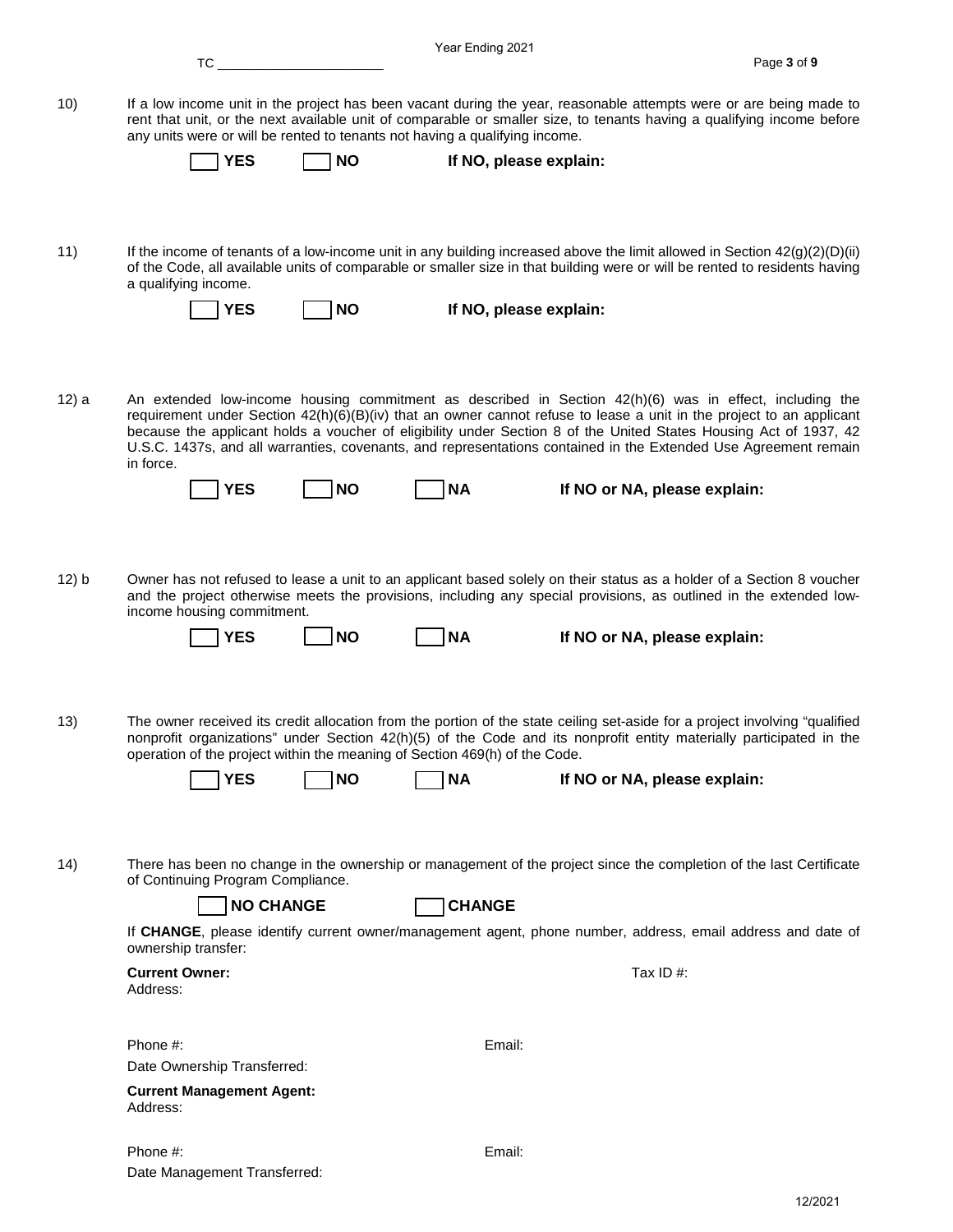|       | TC                                                                                                                                                                                                                                            | Year Ending 2021                                      | Page 4 of 9                               |
|-------|-----------------------------------------------------------------------------------------------------------------------------------------------------------------------------------------------------------------------------------------------|-------------------------------------------------------|-------------------------------------------|
|       |                                                                                                                                                                                                                                               |                                                       |                                           |
| 15)   | For buildings with four units or less: Are any of the units in the building occupied by the owner or a person related to<br>the owner?                                                                                                        |                                                       |                                           |
|       | <b>YES</b><br><b>NO</b>                                                                                                                                                                                                                       | NA (Check NA only if building has more than 4 units.) |                                           |
|       |                                                                                                                                                                                                                                               |                                                       |                                           |
|       | For Properties Placed In Service prior to July 30, 2008:                                                                                                                                                                                      |                                                       |                                           |
| 16)   | For this compliance period, was the project a recipient of a federal grant or other form of federal subsidy (that would<br>cause a reduction in eligible basis)?                                                                              |                                                       |                                           |
|       | <b>NO</b><br><b>YES</b>                                                                                                                                                                                                                       | <b>NA</b>                                             | If YES, state the type of subsidy and the |
|       |                                                                                                                                                                                                                                               |                                                       | amount and term of the subsidy:           |
|       |                                                                                                                                                                                                                                               |                                                       |                                           |
| 17)   | Tax Credit Owner's Utility Certification:                                                                                                                                                                                                     |                                                       |                                           |
|       | I have obtained accurate utility allowances using one of the following methods: 1) PHA Utility Allowance, 2) Local                                                                                                                            |                                                       |                                           |
|       | Utility Company Estimate, 3) State Housing Credit Agency Estimate, 4) HUD Utility Schedule Model, or 5) Energy<br>Consumption Model.                                                                                                          |                                                       |                                           |
|       | I acknowledge this process to be an annual requirement of the LIHTC Program and certify to the adherence to this<br>requirement for this calendar year.                                                                                       |                                                       |                                           |
|       | <b>OR</b>                                                                                                                                                                                                                                     |                                                       |                                           |
|       | All utilities are included in rent and are not paid separately by the tenant.                                                                                                                                                                 |                                                       |                                           |
|       | <b>YES</b><br><b>NO</b>                                                                                                                                                                                                                       | If NO, please explain:                                |                                           |
|       |                                                                                                                                                                                                                                               |                                                       |                                           |
| 18)   | All residents listed in the attached Rental Schedule are eligible under the provisions of Section 42 of the Code, as                                                                                                                          |                                                       |                                           |
|       | amended, and the Indenture for Restrictive Covenants ("Indenture").                                                                                                                                                                           |                                                       |                                           |
|       | YES<br><b>NO</b>                                                                                                                                                                                                                              | ΝA                                                    | If NO or NA, please explain:              |
|       |                                                                                                                                                                                                                                               |                                                       |                                           |
| 19)   | The project is fully compliant with all terms and provisions of the Indenture.                                                                                                                                                                |                                                       |                                           |
|       | <b>YES</b><br><b>NO</b>                                                                                                                                                                                                                       | If NO, please explain:                                |                                           |
|       |                                                                                                                                                                                                                                               |                                                       |                                           |
|       |                                                                                                                                                                                                                                               |                                                       |                                           |
| 20)   | For projects that received an allocation of tax credits based upon a certification that a percentage of units will be set                                                                                                                     |                                                       |                                           |
|       | aside for specific selection or resident criteria or implementation of a supportive service program, specific conditions<br>are set forth in the Indenture. Owner should be familiar with the specific set asides set forth in the Indenture. |                                                       |                                           |
| 20) a | The Owner has provided social supportive services or has established an internal rental subsidy to subsidize rents for<br>tenants at or below 50% or 20% of the area median income with funds available from developer's fee.                 |                                                       |                                           |
|       | <b>YES</b><br><b>NO</b>                                                                                                                                                                                                                       | <b>NA</b><br>If NO, please explain:                   |                                           |
|       |                                                                                                                                                                                                                                               |                                                       |                                           |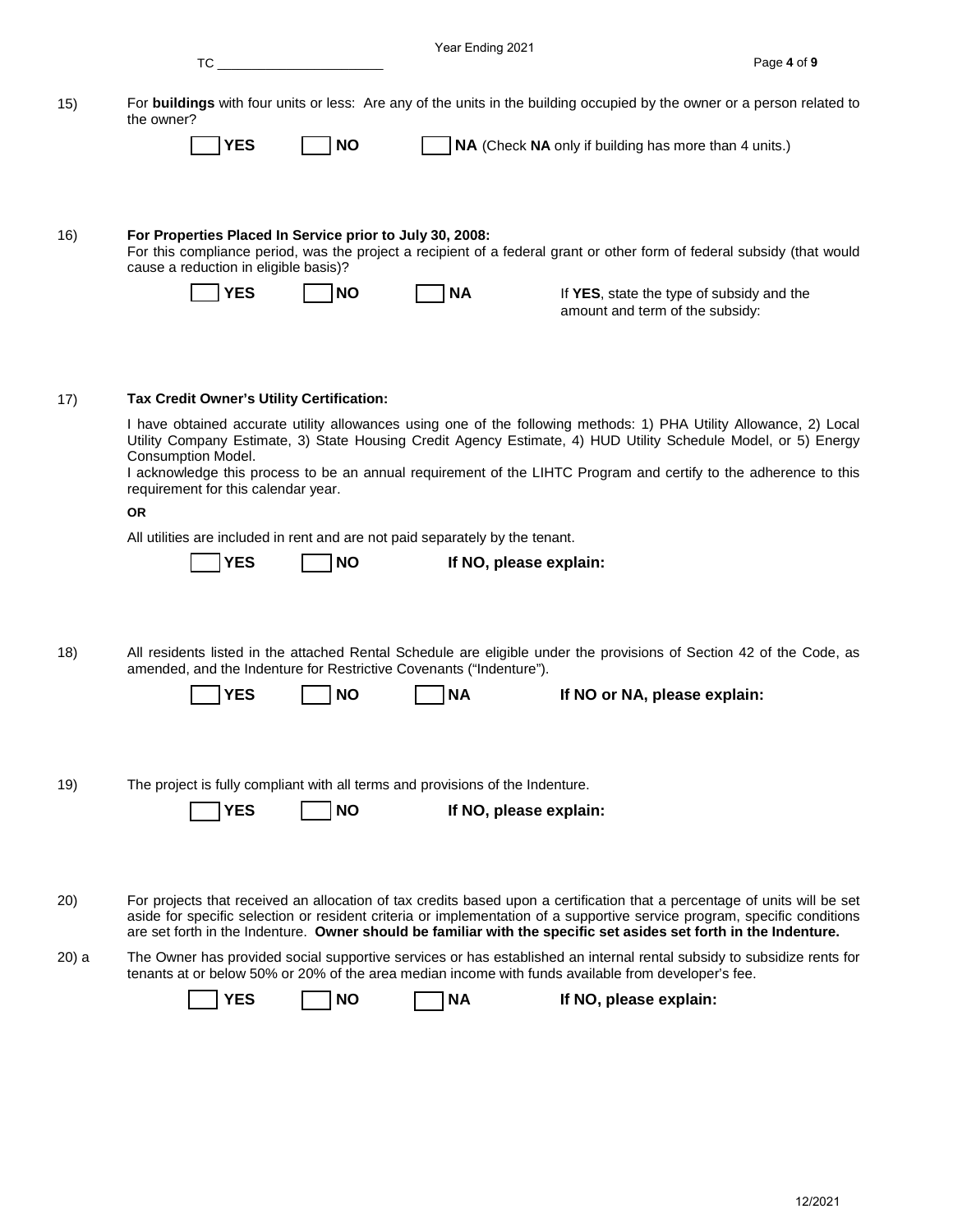|          | TC in the set of the set of the set of the set of the set of the set of the set of the set of the set of the s |           | Year Ending 2021 |                                                                                                                                                                                                                                                                                                                                                                 | Page 5 of 9 |
|----------|----------------------------------------------------------------------------------------------------------------|-----------|------------------|-----------------------------------------------------------------------------------------------------------------------------------------------------------------------------------------------------------------------------------------------------------------------------------------------------------------------------------------------------------------|-------------|
| $20$ ) b | associated with preparing for and retaining employment.                                                        |           |                  | The Owner has provided significant funding and program support for lower income residents affected by life changes                                                                                                                                                                                                                                              |             |
|          | <b>YES</b>                                                                                                     | <b>NO</b> | <b>NA</b>        | If NO, please explain:                                                                                                                                                                                                                                                                                                                                          |             |
| $(20)$ c | independent lifestyle.                                                                                         |           |                  | The Owner has provided supportive services pursuant to a certain supportive services plan submitted to the Agency in<br>connection with the allocation of tax credits to tenants age 62 years and older, which allows them to maintain an                                                                                                                       |             |
|          | <b>YES</b>                                                                                                     | <b>NO</b> | <b>NA</b>        | If NO, please explain:                                                                                                                                                                                                                                                                                                                                          |             |
| $20)$ d  |                                                                                                                |           |                  | The Owner has established a financially viable program with services in place to foster a conversion of the facility to<br>homeownership at the end of the compliance period, and in the event units are not converted to homeownership at<br>the end of the compliance period, all remaining rental units will be rented to qualified low-income residents.    |             |
|          | <b>YES</b>                                                                                                     | <b>NO</b> | <b>NA</b>        | If NO, please explain:                                                                                                                                                                                                                                                                                                                                          |             |
| 20) e 1  | Owner has set aside at least<br><b>YES</b>                                                                     | <b>NO</b> | <b>NA</b>        | _____ units for households at or below 20 percent area median income.<br>If NO, please explain:                                                                                                                                                                                                                                                                 |             |
|          |                                                                                                                |           |                  |                                                                                                                                                                                                                                                                                                                                                                 |             |
| 20) e 2  | the area median income.                                                                                        |           |                  | The Owner has established an internal rental subsidy from funds available for increased equity raised from additional<br>developer's fees to subsidize rents for ______ units set aside for households with income at or below 20 percent of                                                                                                                    |             |
|          | YES                                                                                                            | NO        | NА               | If NO, please explain:                                                                                                                                                                                                                                                                                                                                          |             |
| $20)$ f  | <b>YES</b>                                                                                                     | <b>NO</b> | <b>NA</b>        | units in the project have been set aside as accessible housing to persons with disabilities.<br>If NO, please explain:                                                                                                                                                                                                                                          |             |
|          |                                                                                                                |           |                  |                                                                                                                                                                                                                                                                                                                                                                 |             |
| $20)$ g  | been incorporated in the lease provisions.                                                                     |           |                  | units in the project are available to persons who need accessible features of the units. During the first 30<br>days of rent-up, said units were available to such persons, and, thereafter, Owner has established a policy to allow the<br>units to be occupied by persons who need the accessible feature to the greatest extent feasible and said policy has |             |
|          | <b>YES</b>                                                                                                     | <b>NO</b> | <b>NA</b>        | If NO, please explain:                                                                                                                                                                                                                                                                                                                                          |             |

 $\mathcal{L}^{\text{max}}_{\text{max}}$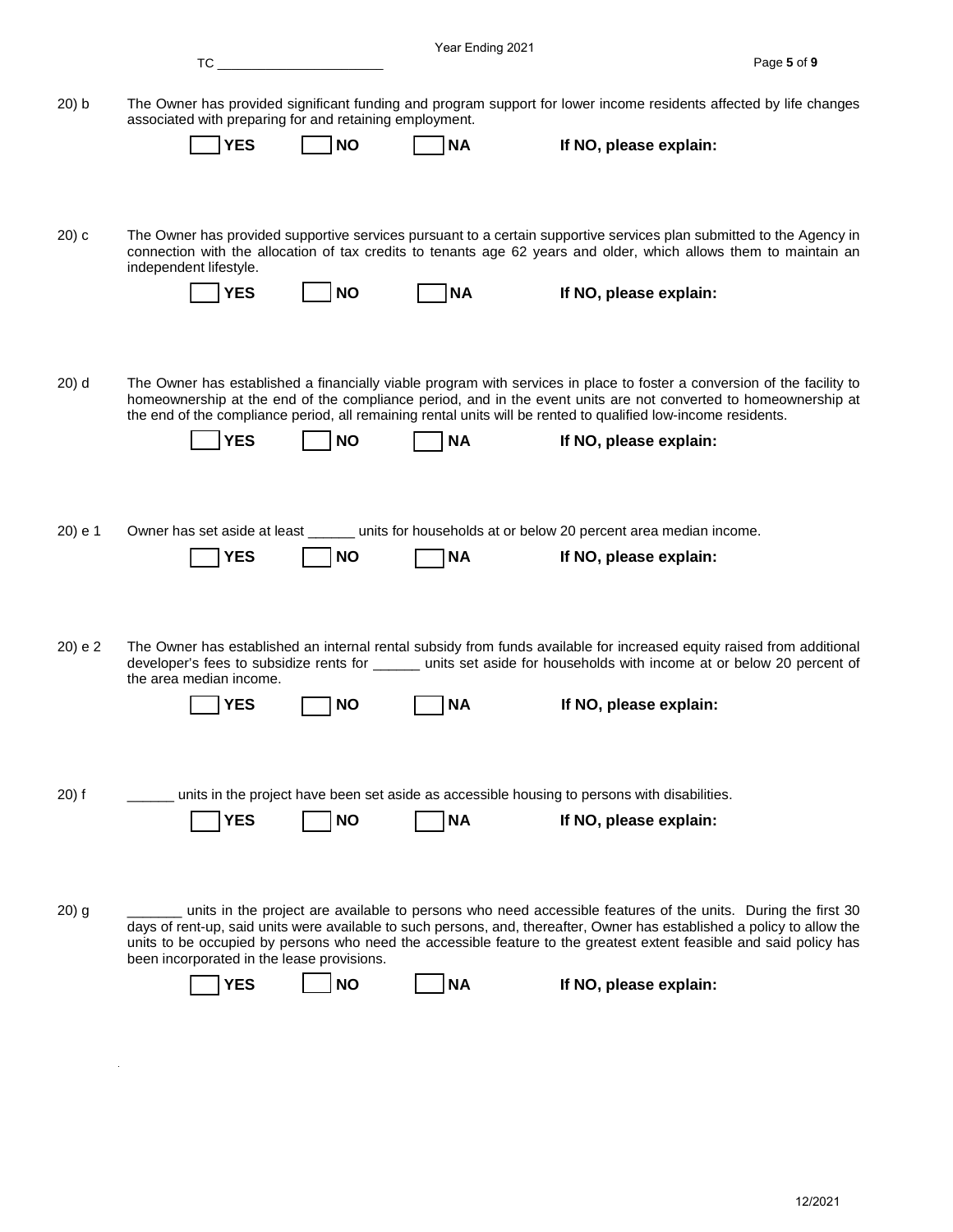|          | TC                                                                                                                |            | Year Ending 2021 | Page 6 of 9                                                                                                                                                                                                                                                                                                                                                                                                                                                                                                               |
|----------|-------------------------------------------------------------------------------------------------------------------|------------|------------------|---------------------------------------------------------------------------------------------------------------------------------------------------------------------------------------------------------------------------------------------------------------------------------------------------------------------------------------------------------------------------------------------------------------------------------------------------------------------------------------------------------------------------|
|          |                                                                                                                   |            |                  |                                                                                                                                                                                                                                                                                                                                                                                                                                                                                                                           |
| $20$ ) h |                                                                                                                   |            |                  | units in the project are currently occupied by persons who need the accessible features of the unit.                                                                                                                                                                                                                                                                                                                                                                                                                      |
|          | <b>YES</b>                                                                                                        | <b>NO</b>  | <b>NA</b>        | If YES, please specify unit numbers:                                                                                                                                                                                                                                                                                                                                                                                                                                                                                      |
| 20) i    | whose income does not exceed 40 percent of area median gross income.<br><b>YES</b>                                | <b>NO</b>  | <b>NA</b>        | At least 20 percent of the units in the project are rented to, and rents are maintained at levels affordable to, tenants<br>If NO, please explain:                                                                                                                                                                                                                                                                                                                                                                        |
| 20) j 1  | number of units consistent with the applicable fraction for the project.<br><b>YES</b>                            | <b>NO</b>  | <b>NA</b>        | At least _______ units will be available to tenants at or below _____ percent of area median gross income, or such<br>If NO, please explain:                                                                                                                                                                                                                                                                                                                                                                              |
| 20) j 2  | number of units consistent with the applicable fraction for the project.<br><b>YES</b>                            | <b>NO</b>  | <b>NA</b>        | At least _______ units will be affordable to tenants at or below _____ percent of area median gross income, or such<br>If NO, please explain:                                                                                                                                                                                                                                                                                                                                                                             |
| 20) k 1  | For allocations in years 1999 - 2001:<br>tax credits with the Agency.<br>$\overline{\ }$ YES $\qquad \qquad \Box$ | <b>TNO</b> | <b>NA</b>        | The total rent received by the Owner including all rental and operating subsidies may not exceed the rents established<br>for units at 50 percent of area median gross income for _____ units pursuant to its application for low-income housing<br>If NO, please explain:                                                                                                                                                                                                                                                |
| 20) k 2  | For allocations in years 2002 and later:<br>area median income tax credit rent.<br><b>YES</b>                     | <b>NO</b>  | <b>NA</b>        | Owner hereby certifies that the total tenant paid rent received by the Owner for _____ units may not exceed the rents<br>established for units at 50 percent of median income. In the event the Owner receives subsidies for rent from any<br>source (including, without limitation, project-based, tenant based or internal rent subsidy programs), Owner certifies<br>that upon expiration or termination of the subsidy the tenant paid portion of the rent may not exceed the 50 percent of<br>If NO, please explain: |
| 20)1     | For Properties Placed In Service prior to July 30, 2008:<br>median income.<br>YES                                 | <b>NO</b>  | <b>NA</b>        | In the event the project is a recipient of federal HOME funds and has received an allocation of tax credits based upon<br>a 70 percent value calculation, at least 40 percent of the units in each building are rented to tenants at 50 percent of<br>If NO or NA, please explain:                                                                                                                                                                                                                                        |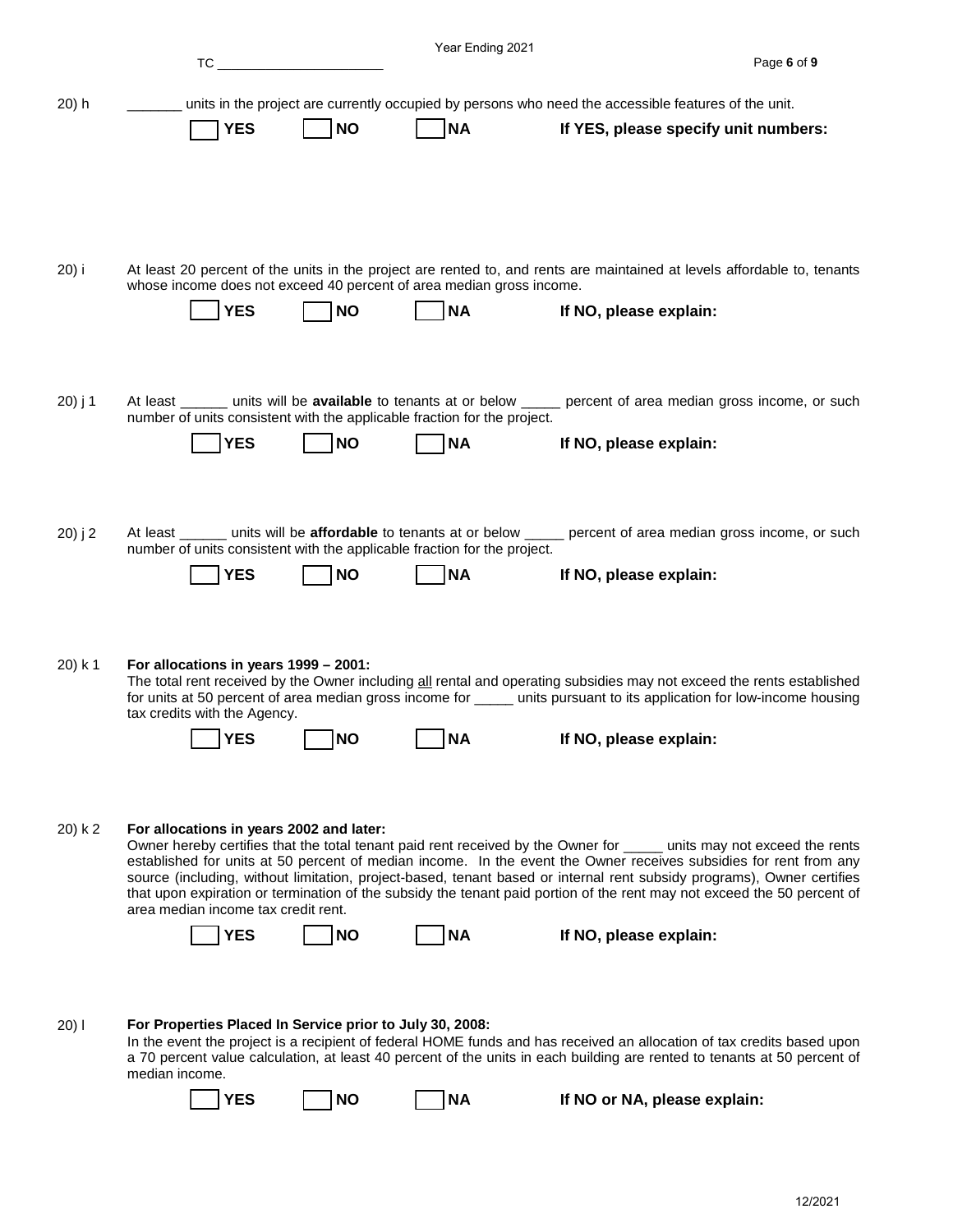|          |                                                                                                                                                                                                                                                                                                                                                                                                                                                                                                                                                                                                                                                                                                                                                                                                       | Year Ending 2021       |                             |
|----------|-------------------------------------------------------------------------------------------------------------------------------------------------------------------------------------------------------------------------------------------------------------------------------------------------------------------------------------------------------------------------------------------------------------------------------------------------------------------------------------------------------------------------------------------------------------------------------------------------------------------------------------------------------------------------------------------------------------------------------------------------------------------------------------------------------|------------------------|-----------------------------|
|          | TC                                                                                                                                                                                                                                                                                                                                                                                                                                                                                                                                                                                                                                                                                                                                                                                                    |                        | Page 7 of 9                 |
| 20) m    | The Owner has set-aside at least _____ percent of the units in the project for residents who are physically or mentally<br>disabled, including persons with HIV/AIDS, transitional or permanent housing for the homeless, seasonal farm<br>workers, or extra accessible units and is providing supportive services to these residents.<br><b>NO</b><br><b>YES</b>                                                                                                                                                                                                                                                                                                                                                                                                                                     | <b>NA</b>              |                             |
|          |                                                                                                                                                                                                                                                                                                                                                                                                                                                                                                                                                                                                                                                                                                                                                                                                       |                        | If NO, please explain:      |
|          |                                                                                                                                                                                                                                                                                                                                                                                                                                                                                                                                                                                                                                                                                                                                                                                                       |                        |                             |
| 21)      | For the projects comprised of buildings (or any part of a building) originally constructed or built prior to 1978, federal<br>regulations (24 CFR Part 35) governing lead-based paint will be applicable. (Implementation dates for these<br>regulations may vary from jurisdiction to jurisdiction and based on program participation.) If applicable, Owner must<br>have a clearance certification (performed by a qualified entity under the regulations) for (1) each unit occupied by a<br>resident household with a child under the age of six receiving tenant-based rental assistance or (2) any project<br>available for general occupancy receiving federally funded project-based rental assistance. The project is fully<br>compliant with any applicable requirements of 24 CFR Part 35. |                        |                             |
|          | <b>NO</b><br><b>YES</b><br>If applicable, provide evidence that tenant file includes copy of any clearance certifications:                                                                                                                                                                                                                                                                                                                                                                                                                                                                                                                                                                                                                                                                            | <b>NA</b>              | If NO or NA please explain: |
|          |                                                                                                                                                                                                                                                                                                                                                                                                                                                                                                                                                                                                                                                                                                                                                                                                       |                        |                             |
| 22) a    | For the preceding 12-month period, no tenants in low-income units were evicted or had their tenancies terminated for<br>other than good cause, full protections of the Violence Against Women Act were provided, as applicable, and no                                                                                                                                                                                                                                                                                                                                                                                                                                                                                                                                                                |                        |                             |
|          | tenants had an increase in the gross rent with respect to a low-income unit not otherwise permitted under Section 42.                                                                                                                                                                                                                                                                                                                                                                                                                                                                                                                                                                                                                                                                                 |                        |                             |
|          | <b>NO</b><br><b>YES</b>                                                                                                                                                                                                                                                                                                                                                                                                                                                                                                                                                                                                                                                                                                                                                                               | If NO, please explain: |                             |
|          |                                                                                                                                                                                                                                                                                                                                                                                                                                                                                                                                                                                                                                                                                                                                                                                                       |                        |                             |
| $22$ ) b | Did gross rent exceed the Gross Allowable Rent for any unit? If so, was overage due to rental assistance received<br>through Section 8, Section 515, or other comparable Federal, State or local government assistance program?<br><b>YES</b><br><b>NO</b>                                                                                                                                                                                                                                                                                                                                                                                                                                                                                                                                            |                        |                             |
|          | If Yes response is due to any other comparable government program, please provide documentation to explain the                                                                                                                                                                                                                                                                                                                                                                                                                                                                                                                                                                                                                                                                                        |                        |                             |
|          | specific program and the unit numbers involved with the overages:                                                                                                                                                                                                                                                                                                                                                                                                                                                                                                                                                                                                                                                                                                                                     |                        |                             |
|          |                                                                                                                                                                                                                                                                                                                                                                                                                                                                                                                                                                                                                                                                                                                                                                                                       |                        |                             |
|          |                                                                                                                                                                                                                                                                                                                                                                                                                                                                                                                                                                                                                                                                                                                                                                                                       |                        |                             |
| 23)      | For projects consisting of 100% LIHTC units, the owner hereby certifies that no unit was occupied by an ineligible<br>household.                                                                                                                                                                                                                                                                                                                                                                                                                                                                                                                                                                                                                                                                      |                        |                             |
|          | <b>YES</b><br><b>NO</b>                                                                                                                                                                                                                                                                                                                                                                                                                                                                                                                                                                                                                                                                                                                                                                               | <b>NA</b>              | If NO or NA please explain: |
|          |                                                                                                                                                                                                                                                                                                                                                                                                                                                                                                                                                                                                                                                                                                                                                                                                       |                        |                             |
|          |                                                                                                                                                                                                                                                                                                                                                                                                                                                                                                                                                                                                                                                                                                                                                                                                       |                        |                             |
| 24)      | The Owner hereby certifies that no LIHTC unit was occupied in its entirety by full-time students; unless the household<br>met an exception under IRS 42 (i)(3)(D).                                                                                                                                                                                                                                                                                                                                                                                                                                                                                                                                                                                                                                    |                        |                             |
|          | <b>YES</b><br><b>NO</b>                                                                                                                                                                                                                                                                                                                                                                                                                                                                                                                                                                                                                                                                                                                                                                               | If NO, please explain: |                             |
|          |                                                                                                                                                                                                                                                                                                                                                                                                                                                                                                                                                                                                                                                                                                                                                                                                       |                        |                             |
|          |                                                                                                                                                                                                                                                                                                                                                                                                                                                                                                                                                                                                                                                                                                                                                                                                       |                        |                             |
| 25)      | The Owner has listed vacant units on PAHousingSearch.com.                                                                                                                                                                                                                                                                                                                                                                                                                                                                                                                                                                                                                                                                                                                                             |                        |                             |
|          | <b>YES</b><br><b>NO</b>                                                                                                                                                                                                                                                                                                                                                                                                                                                                                                                                                                                                                                                                                                                                                                               | If NO, please explain: |                             |
|          |                                                                                                                                                                                                                                                                                                                                                                                                                                                                                                                                                                                                                                                                                                                                                                                                       |                        |                             |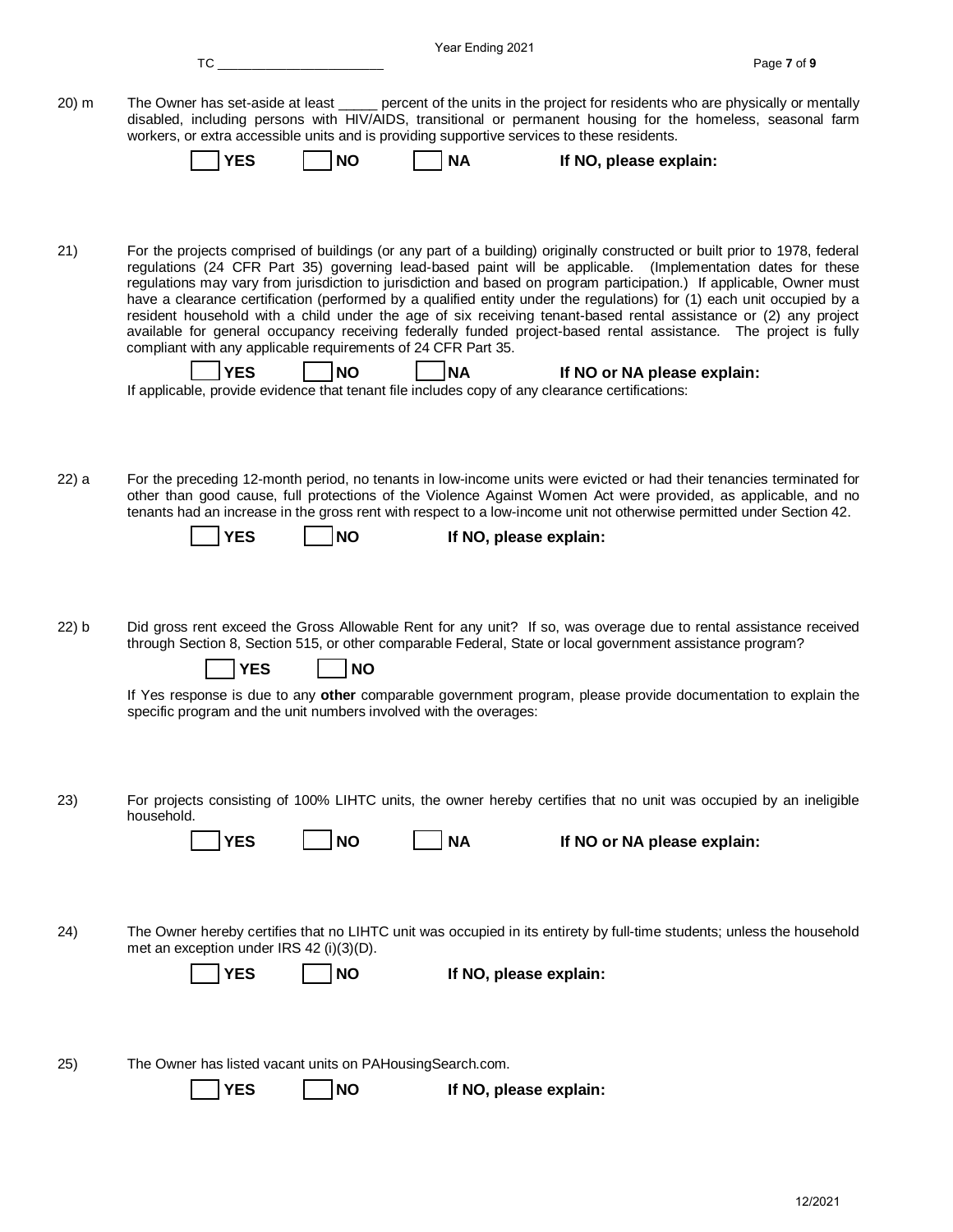|     | TC and the state of the state of the state of the state of the state of the state of the state of the state of the state of the state of the state of the state of the state of the state of the state of the state of the sta | Year Ending 2021                                                                                                                                                                                                                                                                                                                                                                                                                                                                                                                                                                                                                                                                                                                                                                                                                                                                                                                                                                                                                                                             | Page 8 of 9 |
|-----|--------------------------------------------------------------------------------------------------------------------------------------------------------------------------------------------------------------------------------|------------------------------------------------------------------------------------------------------------------------------------------------------------------------------------------------------------------------------------------------------------------------------------------------------------------------------------------------------------------------------------------------------------------------------------------------------------------------------------------------------------------------------------------------------------------------------------------------------------------------------------------------------------------------------------------------------------------------------------------------------------------------------------------------------------------------------------------------------------------------------------------------------------------------------------------------------------------------------------------------------------------------------------------------------------------------------|-------------|
| 26) | <b>NO WAIVER</b>                                                                                                                                                                                                               | The Owner has not obtained any waivers to the provisions of Section 42 from the Agency pursuant to IRS Notice 2014-<br>49 or 2014-50 to provide temporary housing or other assistance in accordance with the declaration of a major disaster.<br><b>WAIVER</b>                                                                                                                                                                                                                                                                                                                                                                                                                                                                                                                                                                                                                                                                                                                                                                                                               |             |
|     |                                                                                                                                                                                                                                | If WAIVER, please list the names of the displaced individuals, along with the unit number(s) and effective date(s) of<br>their occupancy. Also, provide the date(s) the displaced individuals vacated the unit(s) and the date(s) the unit(s) was<br>later occupied by LIHTC qualified household: (If needed, attach separate sheet of paper)                                                                                                                                                                                                                                                                                                                                                                                                                                                                                                                                                                                                                                                                                                                                |             |
| 27) | past year:<br><b>YES</b><br><b>NO</b>                                                                                                                                                                                          | The Owner has included the PHFA LIHTC Lease Addendum with all Lease Agreements executed at this property in the<br><b>NA</b><br>If NO or NA, please explain:                                                                                                                                                                                                                                                                                                                                                                                                                                                                                                                                                                                                                                                                                                                                                                                                                                                                                                                 |             |
| 28) | <b>YES</b><br><b>NO</b>                                                                                                                                                                                                        | The Owner has complied with all terms agreed to in the application for Credit, including all Federal and state-level<br>program requirements and any commitments for which points or other preferential treatment was received.                                                                                                                                                                                                                                                                                                                                                                                                                                                                                                                                                                                                                                                                                                                                                                                                                                              |             |
| 29) | income recertifications for the period beginning:<br>2014-50.                                                                                                                                                                  | On July 1, 2020, the Internal Revenue Service (IRS) published IRS Notice 2020-53 to address concerns resulting from<br>the Coronavirus Disease 2019 (COVID-19) pandemic. In response to the continuing presence of the pandemic, the<br>IRS later published IRS Notice 2021-12. This notice extends the provisions of Notice 2020-53 that provided<br>temporary relief from certain requirements under Section 42 of the Internal Revenue Code for qualified low-income<br>housing projects. As a result, the owner certifies that they have 1) suspended the performance of annual tenant<br>April 1, 2020 and ending December 31, 2021, 2) temporarily closed property amenities and/or common areas during<br>the period of April 1, 2020 to December 31, 2021 without a reduction of the eligible basis of the building, or 3) allowed<br>medical personnel, and other essential workers providing services during the COVID-19 pandemic, to temporarily<br>occupy LIHTC units in accordance with the emergency housing provisions of IRS Revenue Procedures 2014-49 and |             |

**T** YES **IF YES**, please explain: Г